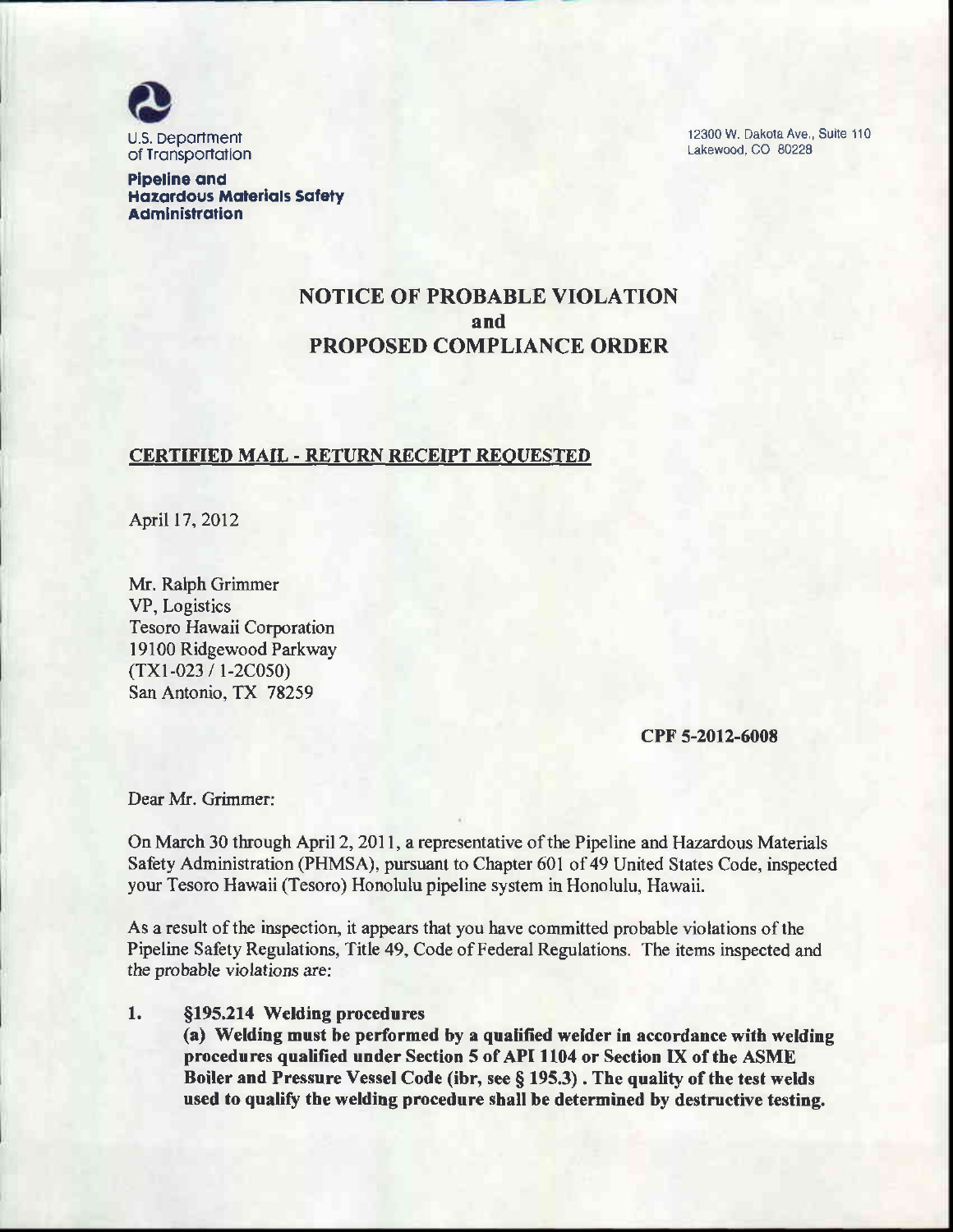(b) Each welding procedure rnust be recorded in detail, including the results of the qualifying tests. This record must be retained and followed whenever the procedure is used.

Tesoro failed to demonstrate that qualifying tests oftheir in-service welding procedure had been performed. Specifically Tesoro had no record of qualifying test results for PLM-A2, the weld procedure used for the installation of a 65" sleeve repair on 6/19/ 2009. An operator's welding procedures must be qualified under API 1104 or Section IX of ASME Boiler and Pressure Vessel Code. The quality of the test weld must be determined by destructive testing. The operator must retain and follow those weld procedures and the qualifying test records whenever that weld procedure is used.

2. Sf95.402 Procedural manual for operations, maintenance, and emergencies (c) Maintenance and normal operations. The manual required by paragreph (a) of this section must include procedures for the following to provide safety during maintenance and normal operations: (12) Establishing and maintaining liaison with fire, police, and other appropriate public officials to learn the responsibility and resources of each government organization that may respond to a hazardous liquid or carbon dioxide pipeline

emergency and acquaint the officials with the operator's ability in responding to a hazardous liquid or carbon dioxide pipeline emergency and means of communication.

Tesoro failed to maintain liaison with various local fire departments responsible for responding to Tesoro Honolulu pipeline emergencies. Interviews with Tesoro personnel revealed that it had been about three years since the last fire department review of Tesoro's Honolulu pipeline facilities. An operator is required to maintain liaison with government organizations who may respond to an operator's pipeline emergencies. These liaison activities must include each participating pipeline and emergency responder group learning of the other's capabilities, responsibilities, and resources to respond to pipeline emergencies. Liaison activities must also include some preliminary emergency response planning between the operator and the local emergency responders.

3. \$ f95.402 Procedural manual for operations, maintenance, and emergencies. (a) General. Each operator shall prepare and follow for each pipeline system a manual of written procedures for conducting normal operations and maintenance activities and handling abnormal operations and emergencies.... (c) Maintenance and normal operations. The manual required by paragraph (a) of this section must include procedures for the following to provide safety during

maintenance and normal operations:

(13) Periodically reviewing the work done by operator to determine the effectiveness of the procedures used in normal operation and maintenance and taking corrective action where deficiencies are found.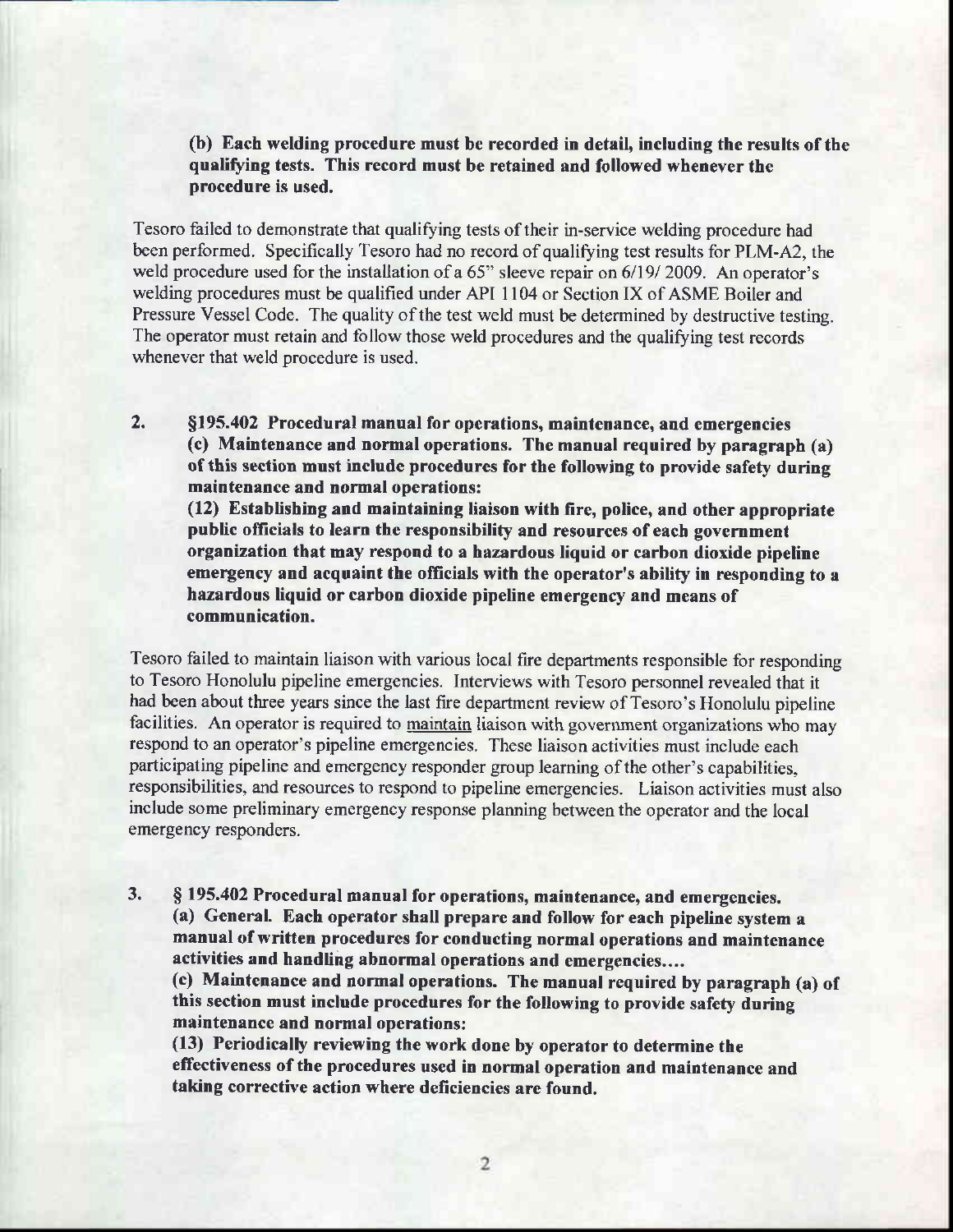Tesoro failed to follow its procedures for effectiveness reviews. Tesoro failed to demonstrate that they 1) had completed periodic reviews of work done by its employees and contractors to determine the effectiveness of their O&M procedures and 2) had taken corrective action to remedy deficient procedures when found. Tesoro had a procedure for doing effectiveness reviews but they had no records to demonstrate that these reviews or any corrective actions had been taken on account of the reviews. An operator is required to periodically review the work done by its employees and contractors to determine the effectiveness of procedures used to complete that work and if any deficiencies are found in the procedures they are required to take corrective action to remedy those deficiencies.

4. \$ f95.452 Pipeline integrity management in high consequence areas (k) What methods to measure program effectiveness must be used? An operator's program must include methods to measure whether the program is effective in assessing and evaluating the integrity of each pipeline segment and in protecting the high consequence areas. See Appendix  $C$  of this part for guidance on methods that can be used to evaluate a program's effectiveness.

Tesoro failed to perform a causal factor analysis of two (2) third-party strikes to their Honolulu pipeline in 2009. One ofthese strikes was by HECO and another by an archaeological contractor doing work for the "Kam" Highway. Both of these third party strikes occurred even though each third party had made a One-Call. Tesoro had not determined the root cause of these strikes so that preventative actions could be taken to prevent such occurrences in the future. An operator is required to implement a program that will monitor the performance of the Integrity Management program including risk-assessment and mitigation methods with the intent of reducing the likelihood and consequences of a product release. Root cause analysis is a key element in the Program Evaluation process in order to effectively diagnose problems and develop corrective actions.

5. § 195.573 What must I do to monitor external corrosion control? (a) Protected pipelines. You must do the following to determine whether cathodic protection required by this subpart complies with Sec. 195.571: (2) Identify not more than 2 years after cathodic protection is installed, the circumstances in which a close-interval survey or comparable technology is practicable and necessary to accomplish the objectives of paragraph 10.1.1.3 of NACE SP 0169 (incorporated by reference, see § 195.3).

Tesoro failed to demonstrate that they had identified the circumstances in which a close interval survey (CIS) or comparable technology was practical and necessary to accomplish the objectives of paragraph 10.1.1.3 of NACE RP0169 for their Honolulu pipeline. Specifically Tesoro's procedure LO028 Corrosion Control stated "Every 5 years the pipeline or portion of the pipeline will be evaluated for the need of a Close Interval Survey (beginning 7/2004)" yet Tesoro had no records to demonstrate that they had identified circumstances in which a CIS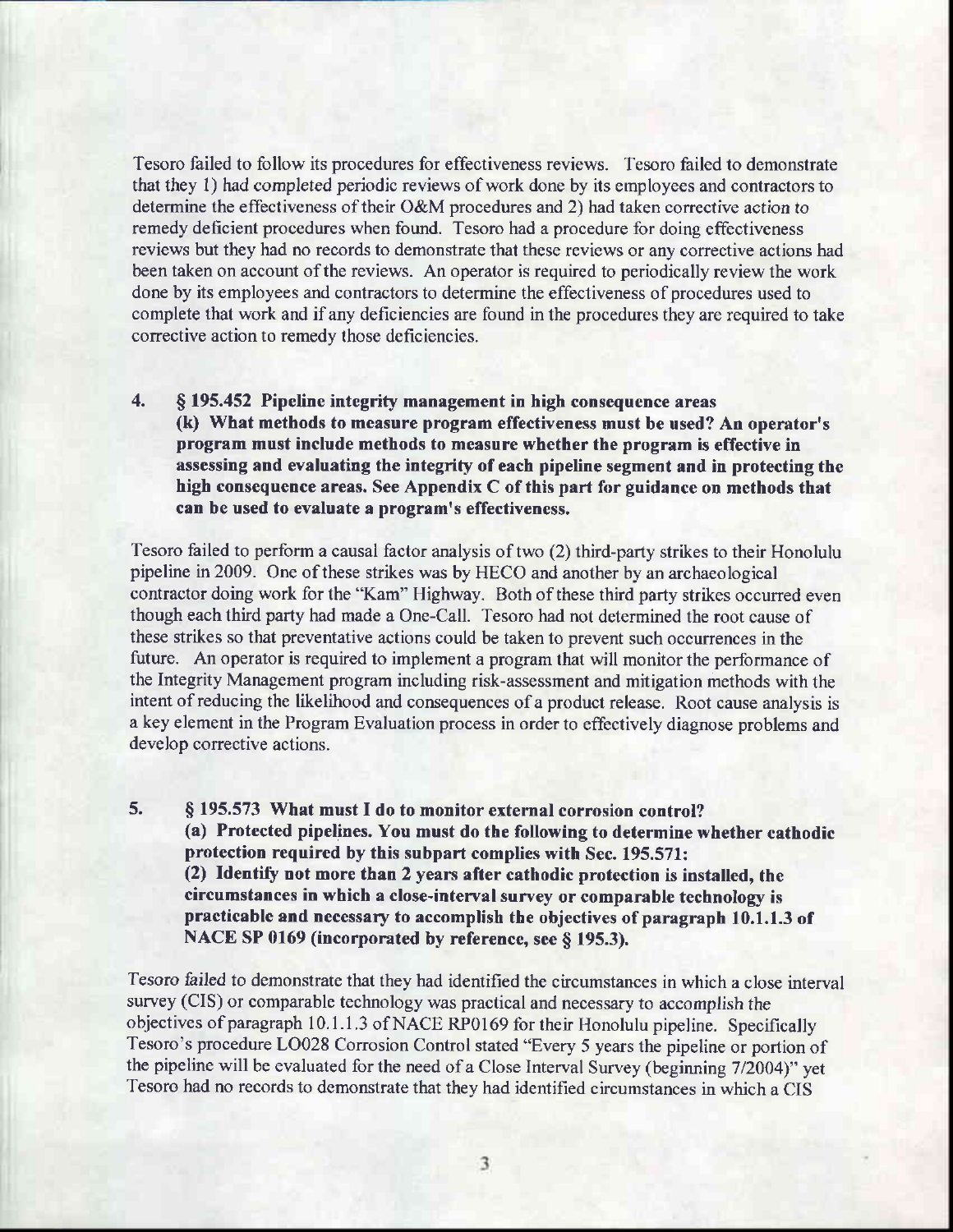was practical and necessary. When practicable and determined necessary by sound engineering practice, an operator is required to perform a detailed CIS potential survey to (a) assess the effectiveness of the cathodic protection system; (b) provide base line operating data; (c) locate areas of inadequate protection levels; (d) identify locations likely to be adversely affected by construction, stray currents, or other unusual environmental conditions; or (e) select areas to be monitored periodically.

6. \$ 195.573 What must I do to monitor external corrosion control? (e) Corrective action. You must correct any identified deficiency in corrosion control as required by Sec. 195.401(b). However, if the deficiency involves a pipeline in an integrity management program under Sec. 195.452, you must correct the deficiency as required by Sec. 195.452(h).

Tesoro had no records to demonstrate if corrective actions had either been planned or taken to correct cathodic protection (CP) deficiencies found in 2010. Tesoro's CP contractor had issued approximately 12 recommendations to Tesoro to conect CP deficiencies which were found during the contractor's 2010 CP field activities. It appeared that Tesoro had implemented some of these recommendations but Tesoro had no records to show whether all of the recommendations had been accepted or if there were plans to follow those recommendations not yet taken. An operator is required to correct any identified deficiency in CP. Additionally an operator is required to maintain a record of those corrective actions for at least 5 years as per 195.589(c).

## 7. \$ 195.577 What must I do to alleviate interference currents? (a) For pipelines exposed to stray currents, you must have a program to identify, test for, and minimize the detrimental effects of such currents.

Tesoro had not developed aprogram for minimizing the detrimental effects of stray currents that could be associated with the new transit rail system (now under construction) which will closely parallel their Honolulu pipeline at locations. Rail transit systems are a known source of interference current and often have damaging effects on pipelines if not mitigated. An operator is required to have a program to identify, test for, and minimize the detrimental effects of stray currents.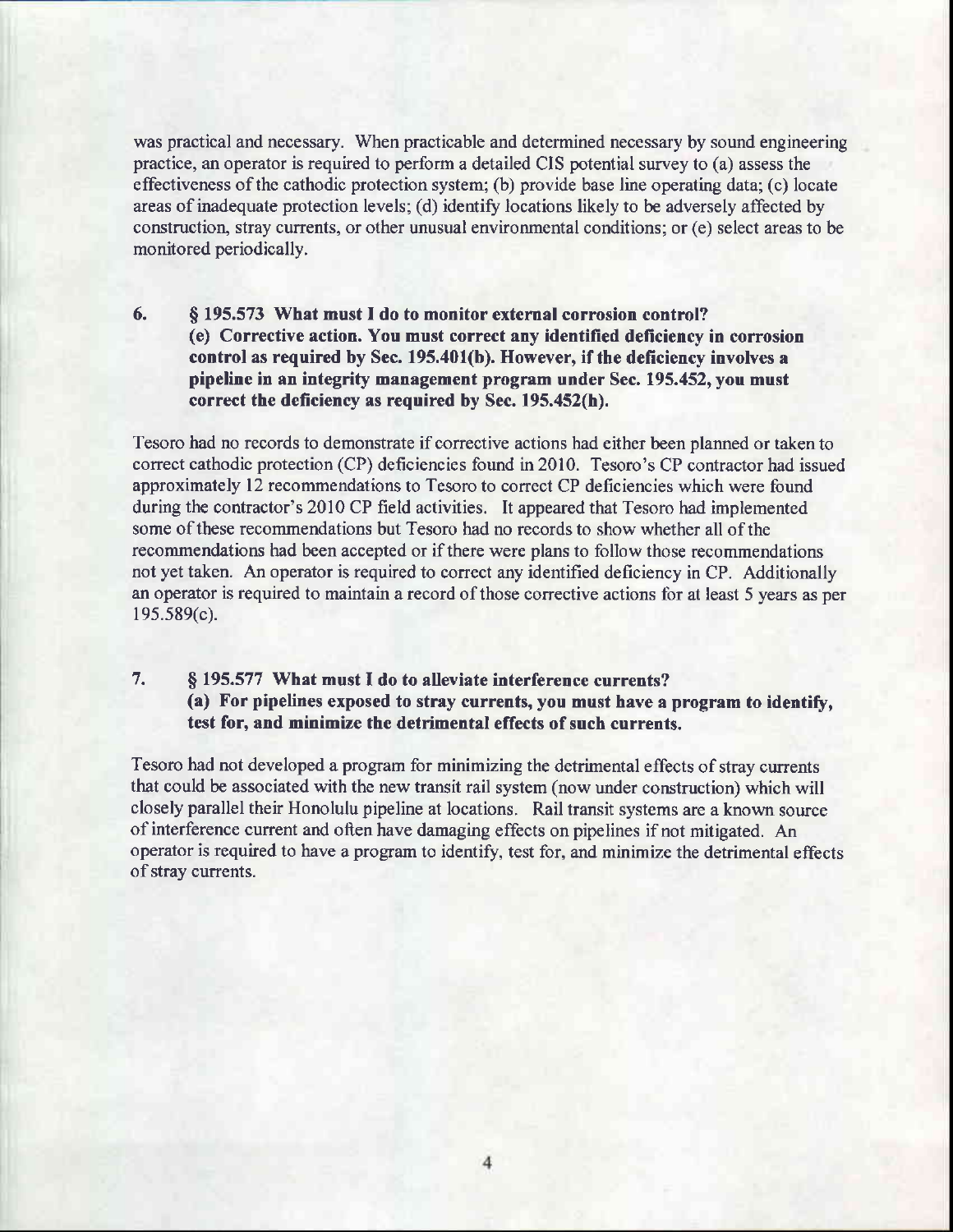#### Warning Items

With respect to item 3 we have reviewed the circumstances and supporting documents involved in this case and have decided not to conduct additional enforcement action or penalty assessment proceedings at this time. We advise you to promptly conect this item. Be advised that failure to do so may result in Tesoro being subject to additional enforcement action.

#### Proposed Compliance Order

With respect to items 1, 2, 4, 5, 6, and 7 pursuant to 49 United States Code  $\S$  60118, the Pipeline and Hazardous Materials Safety Administration proposes to issue a Compliance Order to Tesoro. Please refer to the Proposed Compliance Order, which is enclosed and made a part of this Notice.

#### Response to this Notice

Enclosed as part of this Notice is a document entitled Response Options for Pipeline Operators in Compliance Proceedings. Please refer to this document and note the response options. Be advised that all material you submit in response to this enforcement action is subject to being made publicly available. If you believe that any portion of your responsive material qualifies for confidential treatment under 5 U.S.C. 552(b), along with the complete original document you must provide a second copy of the document with the portions you believe qualify for confidential treatment redacted and an explanation ofwhy you believe the redacted information qualifies for confidential treatment under 5 U.S.C. 552(b). If you do not respond within 30 days of receipt of this Notice, this constitutes a waiver of your right to contest the allegations in this Notice and authorizes the Associate Administrator for Pipeline Safety to find facts as alleged in this Notice without further notice to you and to issue a Final Order.

In your correspondence on this matter, please refer to CPF 5-2012-6008 and for each document you submit, please provide a copy in electronic format whenever possible.

Sincerely,

'7/.// Chris Hoidal

Director, Westem Region Pipeline and Hazardous Materials Safety Administration

Enclosures: Proposed Compliance Order Response Options for Pipeline Operators in Compliance Proceedings

cc: PHP-60 Compliance Registry PHP-500 J. Davis (#133324)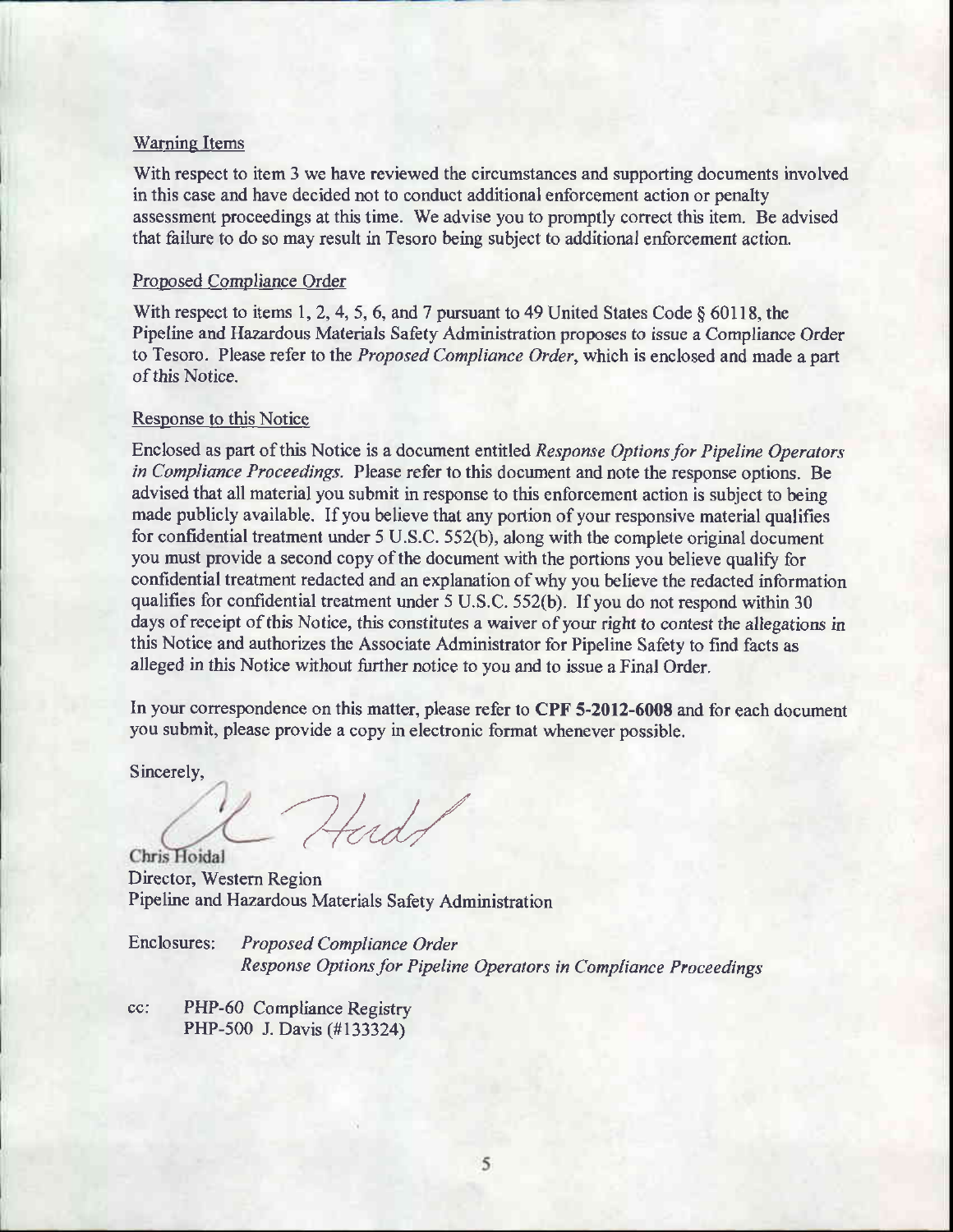## PROPOSED COMPLIANCE ORDER

Pursuant to 49 United States Code § 60118, the Pipeline and Hazardous Materials Safety Administration (PHMSA) proposes to issue to Tesoro a Compliance Order incorporating the following remedial requirements to ensure the compliance of Tesoro with the pipeline safety regulations:

- 1. In regard to Item Number I of the Notice pertaining to qualification of weld PLM-A2, Tesoro must perform destructive testing of this weld in accordance with API 1104 or Section IX of ASME Boiler and Pressure Vessel Code. Tesoro must then retain the record ofthis weld's qualification and any records showing this weld's use. Tesoro must submit records demonstrating compliance with this item to the Director, Westem Region.
- 2. In regard to Item Number 2 of the Notice pertaining to liaison activities with local fire fighting organizations responsible for responding to Tesoro Honolulu pipeline emergencies, Tesoro must perform liaison activities with the fue, police and other public officials who are responsible for responding to fire and other emergencies on Tesoro's Honolulu pipeline facilities. These liaison activities must include each participating emergency responder group and Tesoro learning of the other's capabilities, responsibilities, and resources to respond to pipeline emergencies. Liaison acfivities must also include some preliminary emergency response planning between Tesoro and the local emergency responders. Tesoro must submit records demonstrating compliance with this item to the Director, Western Region.
- 3. In regard to Item Number 4 of the Notice pertaining to failure of Tesoro to perform a root cause analysis of two third party strikes of their Honolulu pipeline, Tesoro must perform a causal factor analysis to determine why Tesoro's damage prevention program and locate program failed to prevent these strikes. Tesoro must correct any deficiencies they find from this analysis. Tesoro must submit records demonstrating compliance with this item to the Director, Western Region.
- 4. In regard to Item Number 5 of the Notice pertaining to close interval surveys (CIS), Tesoro must perform a CIS oftheir Honolulu pipeline to (a) assess the effectiveness of the cathodic protection system; (b) provide base line operating data; (c) locate areas of inadequate protection levels; (d) identify locations likely to be adversely affected by construction, stray currents, or other unusual environrnental conditions; and (e) select areas to be monitored periodically. Tesoro must submit records demonstrating compliance with this item to the Director, Western Region
- 5. In regard to Item Number 6 of the Notice pertaining to corrective actions to remediate CP deficiencies found in 2010, Tesoro must address each of the recommendations within the Caufman Engineering 2010 CP report for Tesoro HI's Honolulu pipeline. Tesoro must document how they have addressed each of those recommendations. Tesoro must submit records demonstrating compliance with this item to the Director, Western Region.